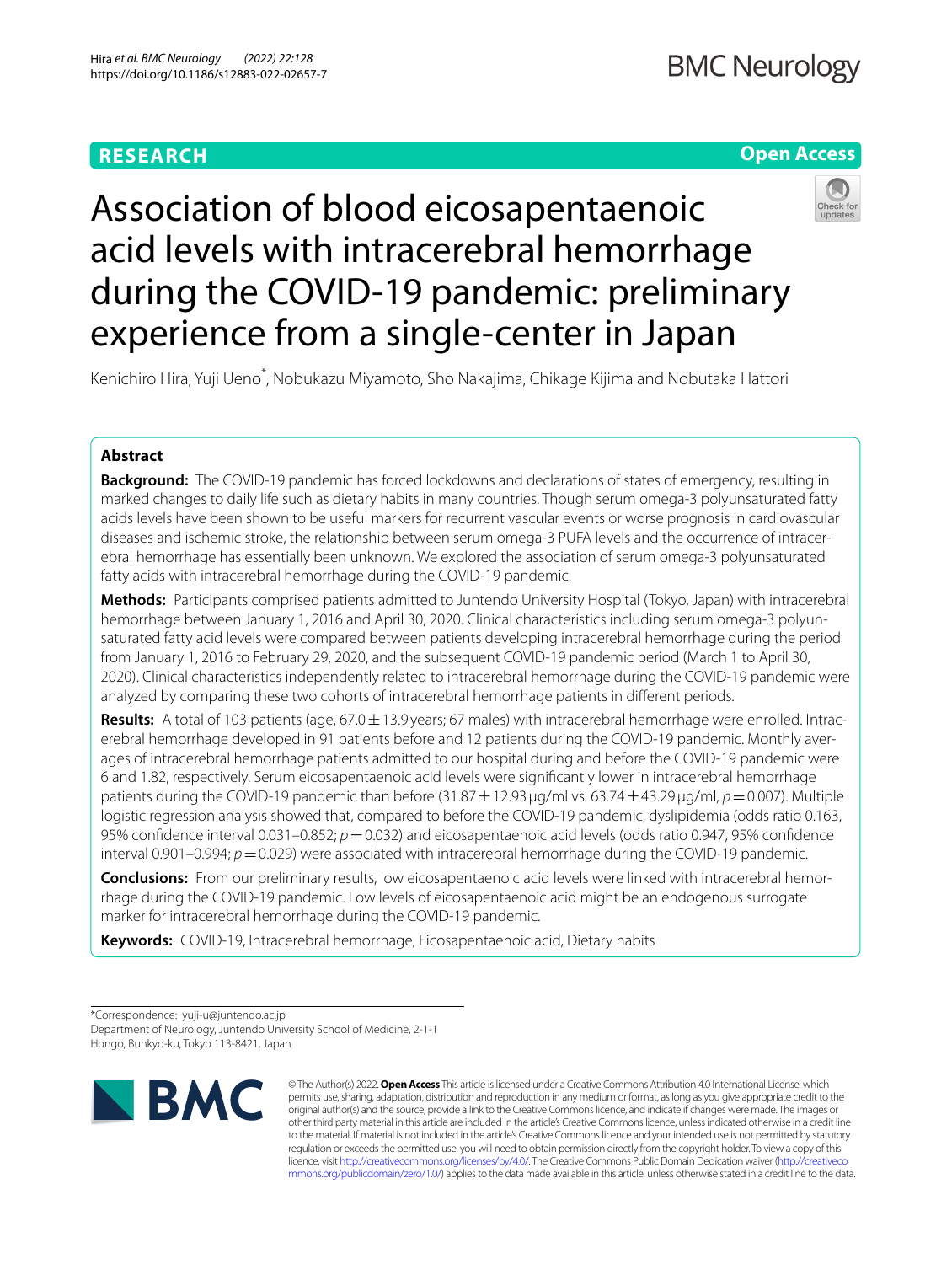## **Background**

On March 11, 2020, the World Health Organization warned that coronavirus disease 2019 (COVID-19) had become a pandemic. The COVID-19 pandemic forced many countries to enforce lockdowns and declare states of emergency, resulting in marked changes to daily life, such as disrupting exercise, afecting dietary habits and alcohol consumption, and increasing mental distress and anxiety [\[1](#page-7-0), [2\]](#page-7-1). Although many studies have helped in elucidating the pathological mechanisms of COVID-19, the associations of such social impacts of COVID-19 with the development of illnesses have not been fully elucidated.

Intracerebral hemorrhage (ICH) is the second most common subtype of stroke, accounting for 10–20% of all strokes, and is more common in Asian countries than in Western countries [\[3](#page-7-2)]. ICH involves the rupture of small cerebral arteries, causing critical clinical symptoms usually leading to severe disability or death. Age, male sex, and atherosclerotic vascular risk factors (particularly hypertension) have been identifed as risk factors for ICH [[4\]](#page-7-3). High alcohol consumption, poor dietary habits, and emotional distress have also been linked to ICH, and lifestyle-related and psychological factors could thus be important contributors to the development of ICH [\[4](#page-7-3)[–6](#page-7-4)]. Although ischemic stroke was comorbid with COVID-19 in 0.9–2.4% of cases [\[7](#page-7-5), [8](#page-7-6)], ICH associated with COVID-19 has been much less described, with only isolated case reports and a small number of case series published to date [[9](#page-7-7)[–12](#page-7-8)].

In Japan, a special measures law to combat the COVID-19 pandemic was approved by the government on March 13, 2020, and a state of emergency was declared on April 7 in Tokyo and six prefectures, subsequently spreading to the entirety of Japan. Before declaring the state of emergency, the number of COVID-19 patients had been increasing in Tokyo in March 2020 ([https://stopcovid19.metro.tokyo.lg.jp/](https://stopcovid19.metro.tokyo.lg.jp/en) [en\)](https://stopcovid19.metro.tokyo.lg.jp/en); self-regulation of going out and teleworking were recommended, and lifestyle and psychological alterations were suggested to have occurred among residents of Tokyo. A previous work indicated that the lockdown forced by the COVID-19 pandemic altered dietary habits [[1,](#page-7-0) [2\]](#page-7-1). Especially for individuals with overweight and obesity, the lockdown afected healthy dietary choices [[1](#page-7-0)]. Meanwhile, large-scale cohort studies showed that the Japanese were fsh-eating people and had higher omega-3 polyunsaturated fatty acid (PUFA) levels in the blood than people in other countries [[13](#page-7-9)[–15](#page-7-10)]. So far, many studies have shown the association of serum omega-3 levels with the development of cardiovascular diseases and ischemic stroke [\[16–](#page-7-11)[19\]](#page-7-12), but the relationship between serum omega-3 PUFA levels and occurrence of ICH was essentially unknown. We focused on the association of serum omega-3 PUFA levels such as eicosapentaenoic acid (EPA) and docosahexaenoic acid (DHA) with ICH, especially during the COVID-19 pandemic. Furthermore, the current preliminary study compared the profle of omega-3 PUFAs of ICH patients before and during the COVID-19 pandemic, and factors related to ICH during the COVID-19 pandemic were analyzed.

## **Materials and methods Study participants**

This case series was based on an analysis of data acquired from the prospective stroke registry of consecutive patients admitted to the Department of Neurology at Juntendo University Hospital (Bunkyo-ku, Tokyo, Japan) during the study period from January 1, 2016 to April 30, 2020. All patients with ICH underwent blood collection, electrocardiography, and computed tomography (CT) and magnetic resonance imaging (MRI) of the brain. Stroke severity was assessed using National Institutes of Health Stroke Scale (NIHSS) scores on admission, at the time of exacerbation, and at discharge. Disability in activities of daily living before admission and at discharge was assessed using the modifed Rankin Scale.

Our institution is located in central Tokyo, and in consideration of the daily numbers of new-onset patients with COVID-19 [\(https://stopcovid19.metro.tokyo.lg.jp/](https://stopcovid19.metro.tokyo.lg.jp/en) [en\)](https://stopcovid19.metro.tokyo.lg.jp/en), the dates of approval for the special measures law to address the COVID-19 pandemic (March 13, 2020) and the declaration of the state of emergency in Tokyo (April 7, 2020), we defned the COVID-19 pandemic period as March 1 and April 30, 2020, which was corresponded to the frst COVID-19 pandemic in Japan. We then compared clinical characteristics between patients who developed ICH during the period from January 1, 2016 to February 29, 2020 and the subsequent period of the COVID-19 pandemic (March 1 to April 30, 2020). Comparing ICH patients before and during the COVID-19 pandemic, clinical characteristics independently related to ICH during the COVID-19 pandemic were analyzed. During the COVID-19 pandemic, ICH patients with COVID-19 infection were excluded according to general examinations by physicians [\[20\]](#page-7-13), chest CT, and positive polymerase chain reaction (PCR) results for SARS-CoV-2. The present study was approved by the ethics committee of Juntendo University Hospital. As clinical information obtained from medical records was used for all analyses in this study, the need to obtain written informed consent from each patient was waived. This study was conducted in accordance with the Declaration of Helsinki.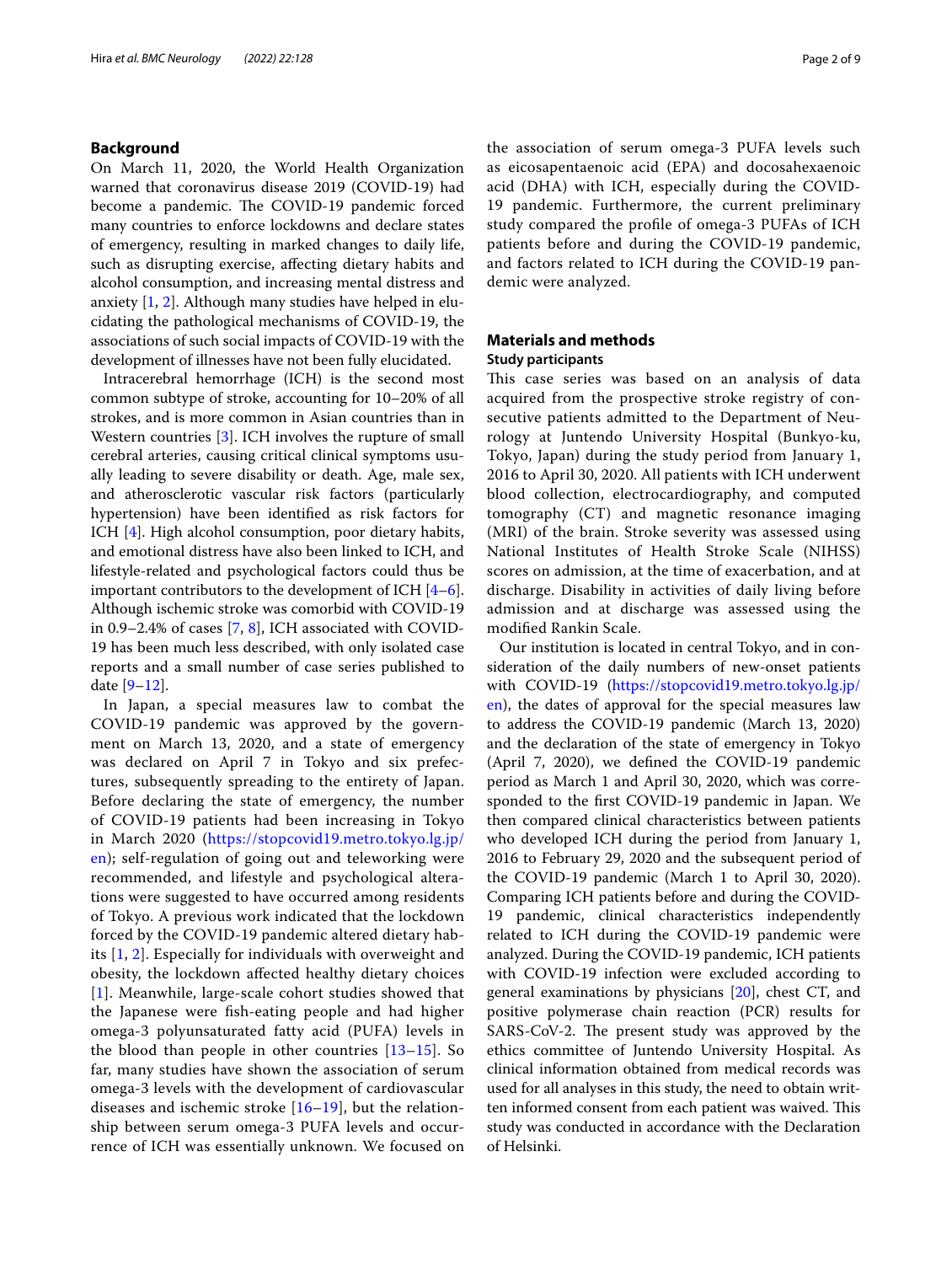## **Risk factors**

We defned atherosclerotic vascular risk factors as follows: 1) hypertension [systolic blood pressure>140mmHg or diastolic blood pressure>90mmHg (in subacute phase;  $\geq$  14 days from admission), history of hypertension or use of antihypertensive agents]; 2) diabetes mellitus (use of oral hypoglycemic agents or insulin, or hemoglobin A1c >6.5%); 3) dyslipidemia [use of antihyperlipidemic agents, serum low-density lipoprotein cholesterol (LDL-C) ≥140mg/dl, high-density lipoprotein cholesterol (HDL-C) <40mg/dl, or triglycerides ≥150mg/dl]; 4) chronic kidney disease (CKD) [estimated glomerular filtration rate (eGFR)  $\lt 60$  ml/min/1.73 m<sup>2</sup> as calculated using the following equation for Japanese adults approved by the Japanese Society of Nephrology: eGFR=194\*serum creatinine<sup>-1.094</sup>\*age<sup>-0.287</sup>\*0.739 (if female)]; 5) smoking (current); 6) ischemic heart disease (defned as a history of angina pectoris or myocardial infarction); or 7) atrial fbrillation (history of atrial fbrillation or electrocardiographic fnding).

#### **Radiological investigations**

CT and MRI of the brain were performed on admission with the patient placed in a supine position. CT of the brain and chest was performed using an Aquilion PRIME CT scanner. Scan parameters were as follows: head – 120kV; 300 mAs (automatic exposure control, AEC); collimation, 5 mm; pitch factor, 0.825; matrix,  $512 \times 512$ ; and chest – 120kV; 25–175 mAs (AEC); collimation, 5 mm; pitch factor, 0.825; matrix,  $512 \times 512$ . No contrast agents were administered. All images were transmitted to the postprocessing workstation for reconstruction by high-resolution algorithms and conventional algorithms. We diagnosed cerebral hemorrhage as focal hyperdense lesions >10mm in diameter on brain CT. To estimate the volume of cerebral hemorrhage, maximum length (in centimeters) was multiplied by the width perpendicular to maximum length on the same head CT slice, and by the number of slices multiplied by slice thickness, then divided by two [\[21\]](#page-7-14).

MRI was performed using a 3-T MR scanner equipped for single-shot echo planar imaging (MAGNETOM Prisma; Siemens Healthineers, Munich, Germany) and including difusion-weighted imaging (DWI). Total imaging time was approximately 15min. A standard DWI sequence (repetition time (TR), 4000ms; echo time (TE), 60ms; field of view,  $230 \times 230$  mm; matrix,  $186 \times 186$ ; section thickness, 4mm; intersection gap, 0mm), fuidattenuated inversion recovery (FLAIR) sequence (TR, 9000 ms; TE, 114 ms; field of view,  $230 \times 230$  mm; matrix,  $320 \times 320$ ; section thickness, 5mm; intersection gap, 1mm; two signals acquired), and MRA sequence (TR, 21 ms; TE, 3.69 ms; field of view,  $180 \times 180$  mm; matrix,  $320 \times 320$ ; section thickness, 0.55 mm; intersection gap, 5.5mm) were obtained. Cerebral microbleeds were identifed using gradient-echo T2\*-weighted MRI sequences (TR, 410ms; TE, 12ms; field of view,  $230 \times 230$  mm; matrix,  $320 \times 320$ ; section thickness, 5mm; intersection gap, 1mm; two signals acquired). According to previous studies, periventricular hyperintensity and deep and subcortical white matter hyperintensity were defned as high-intensity lesions on axial FLAIR images [\[22](#page-8-0)].

## **Biochemical blood testing**

Serum EPA and DHA were assayed by gas chromatography at an external laboratory (SRL Inc., Tokyo, Japan). Other laboratory data including leukocyte count, LDL-C, HDL-C, triglycerides, eGFR, blood sugar, hemoglobin A1c, high-sensitivity C-reactive protein, prothrombin time-international normalized ratio (PT-INR), activated partial thromboplastin time, and D-dimer were analyzed. Blood examinations were conducted within 24h of admission or referral to our department.

## **Statistical analysis**

Numerical values are reported as mean $\pm$ standard deviation. Baseline characteristics, laboratory data, clinical symptoms, and radiological observations related to ICH were compared between patients who developed ICH before and during the COVID-19 pandemic. Data were analyzed using the chi-squared test for categorical variables and the Mann-Whitney test for nonparametric analyses. To elucidate the factors related to ICH during the COVID-19 pandemic, all variables from ICH patients with values of  $p < 0.1$  on univariate analyses were entered into multiple logistic regression analysis and compared to values of ICH patients before the COVID-19 pandemic. Each serum omega-3 PUFA level, including EPA, DHA, EPA+DHA, and ratios of EPA/arachidonic acid (AA), DHA/AA, and  $EPA + DHA/AA$ , showing a value of  $p < 0.1$  was entered into different multiple logistic regression models separately, because these covariates confound each other. Values of <0.05 were considered signifcant. All data analyses were conducted using SPSS for Mac version 26.0 (SPSS Inc., Chicago, IL, USA).

## **Data availability**

Data in support of the present fndings are available from the corresponding author on reasonable request.

## **Results**

## **Study population**

A total of 103 consecutive patients with cerebral hemorrhage were admitted during the study period. Mean age was  $67.0 \pm 13.9$  years, and 67 males (65%) were enrolled.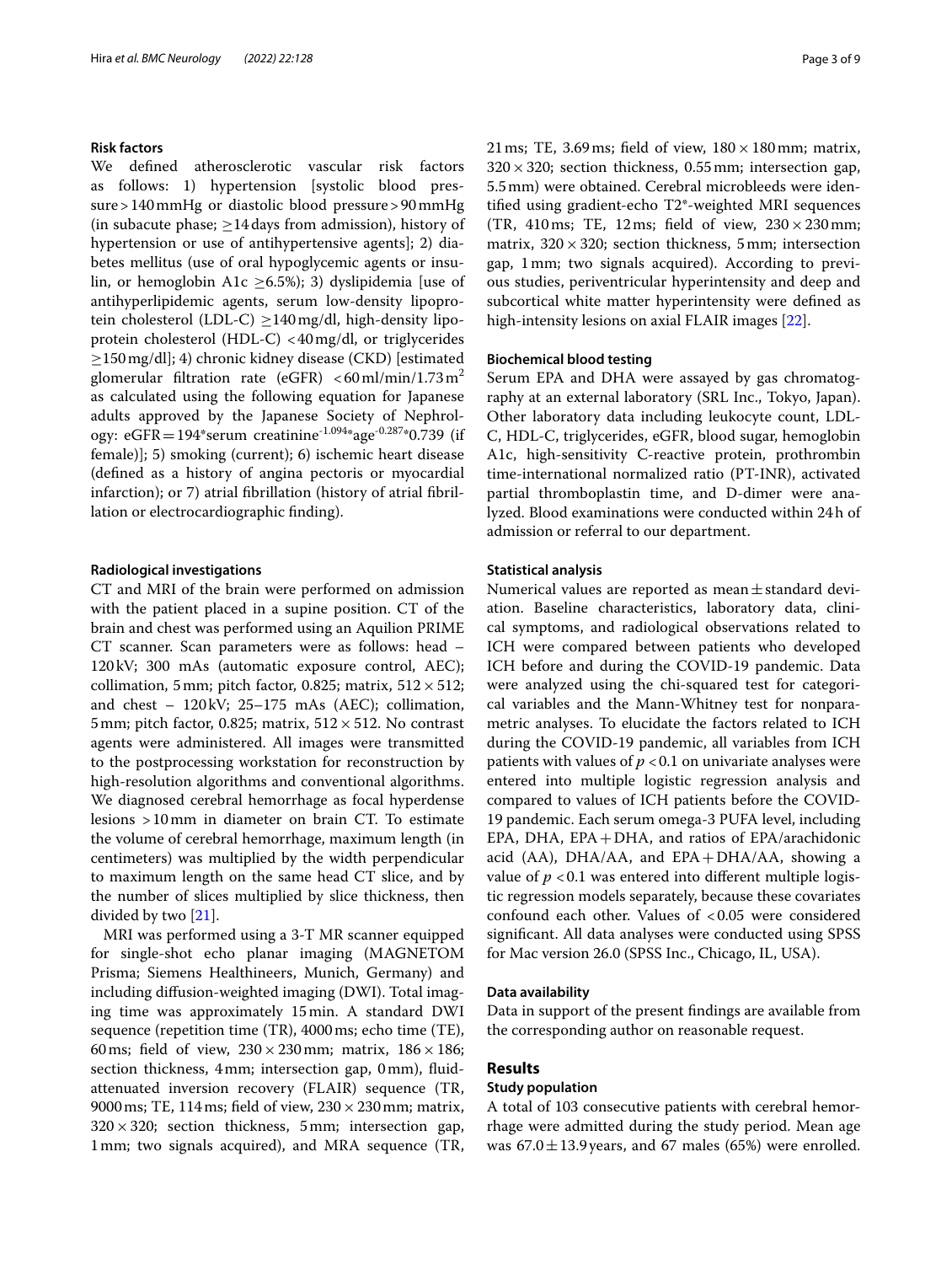Mean baseline NIHSS score was  $8.5 \pm 9.1$ . Numbers of ICH patients during and before the COVID-19 pandemic were 12 and 91, respectively. Monthly average numbers of ICH patients admitted to our hospital during and before the COVID-19 pandemic were 6 and 1.82, respectively. None of the 12 patients with ICH during the COVID-19 pandemic showed any evidence of COVID-19 infection according to general examinations, chest CT, and PCR testing for SARS-CoV-2.

## **Baseline characteristics of patients with ICH occurring before and during the COVID‑19 pandemic**

Table [1](#page-4-0) lists baseline characteristics for each group of patients with ICH admitted before the COVID-19 pandemic, and patients with ICH admitted to our department during the COVID-19 pandemic. Patients with ICH during the COVID-19 pandemic were younger  $(57.8 \pm 14.3 \text{ years})$  than those before the COVID-19 pandemic  $(68.3 \pm 13.5 \,\text{years}; p = 0.027)$ . Diastolic blood pressure on admission was relatively higher in patients with ICH during the COVID-19 pandemic  $(104.8 \pm 24.6 \text{ mmHg})$  than in those with ICH before the pandemic (93.7 $\pm$ 22.1 mmHg;  $p = 0.057$ ). Dyslipidemia was relatively less common in patients with ICH during the COVID-19 pandemic  $(33\% \text{ vs. } 66\%; p = 0.061)$ . No signifcant diferences in atherosclerotic vascular risk factors or use of anti-thrombotic drugs before ICH were seen between groups. No signifcant diferences in clinical symptoms including NIHSS on admission, neurological deterioration, or in-hospital death were found. There was no significant difference between ICH before and during the COVID-19 pandemic in latency from ICH onset to radiological imaging  $(290 \pm 334 \text{ min} \text{ vs.})$ 149 $\pm$  113 min,  $p = 0.106$ ). On CT and MRI, size, location, and expansion of hematoma, intraventricular penetration, and white matter diseases did not difer between groups (Table [1\)](#page-4-0).

## **Laboratory data including serum levels of omega‑3 PUFAs in patients with ICH before and during the COVID‑19 pandemic**

There was no significant difference between ICH before and during the COVID-19 pandemic in latency from ICH onset to blood sampling  $(266 \pm 330)$  min vs.  $123 \pm 100$  min,  $p = 0.239$ ). PT-INR was lower in ICH patients during the COVID-19 pandemic  $(1.09 \pm 0.43 \text{ vs.})$  $1.13 \pm 0.40$ ,  $p = 0.025$ ). EPA levels were significantly lower in ICH patients during the COVID-19 pandemic than those in ICH patients before the COVID-19 pandemic  $(31.87 \pm 12.93 \,\mu\text{g/ml vs. } 63.74 \pm 43.29 \,\mu\text{g/ml}; p = 0.007)$ (Fig. [1](#page-5-0)). The sum of EPA and DHA and the EPA/AA ratio were relatively lower in ICH patients during the COVID-19 pandemic  $(EPA+DHA: 125.25 \pm 41.69 \,\mu\text{g/ml vs.}$ 

 $175.43 \pm 91.8 \,\mu$ g/ml,  $p = 0.059$ ; EPA/AA ratio:  $0.20 \pm 0.07$ vs.  $0.33 \pm 0.24$ ,  $p = 0.068$ ) (Fig. [1\)](#page-5-0).

## **Underlying characteristics related to ICH during the COVID‑19 pandemic**

Age, dyslipidemia, diastolic blood pressure, and PT-INR were entered into multiple logistic regression analysis to determine independent factors related to the clinical characteristics of ICH developing during the COVID-19 pandemic. Of the omega-3 PUFAs, EPA, EPA+DHA, and EPA/DHA ratio had shown  $p < 0.1$  on univariate analyses were separately entered into each model. Accordingly, EPA, EPA+DHA, and EPA/DHA ratio were entered into Models A, B, and C, respectively, while age, dyslipidemia, diastolic blood pressure, and PT-INR were entered equally into all Models. In Model A, dyslipidemia (odds ratio [OR] 0.163, 95% confdence interval [CI] 0.031–0.852;  $p = 0.032$ ) and blood EPA levels (OR 0.947; 95%CI 0.901–0.994; *p*=0.029) were independently associated with ICH during the COVID-19 pandemic (Table [2\)](#page-6-0). In Models B and C, dyslipidemia (B – OR 0.206, 95%CI 0.052–0.806; *p*=0.023; C – OR 0.185, 95%CI 0.039–0.884;  $p = 0.034$ , respectively) was significantly associated with ICH during the COVID-19 pandemic, while EPA+DHA (OR 0.995, 95%CI 0.987–1.003; *p*=0.252) and EPA/AA ratio (OR 0.003, 95%CI 0.000– 1.870;  $p = 0.077$ ) were not.

## **Discussion**

The present study explored the profiles of omega-3 PUFAs among ICH before and during the COVID-19 pandemic and explored the underlying characteristics related to ICH during the COVID-19 pandemic in a single-center investigation. The salient finding of our preliminary study was that lower EPA levels were related to ICH during the COVID-19 pandemic compared to ICH before the COVID-19 pandemic.

SARS-CoV-2 could directly cause ICH in relation to endothelial injuries and disruption of the blood-brain barrier via ACE2 receptors, but the prevalence of ICH was much lower compared to ischemic stroke [[23](#page-8-1)[–25](#page-8-2)]. In our study, participants were negative for infection by SARS-CoV-2, and alternative pathogeneses other than direct efects of COVID-19 could therefore be involved in the development of ICH. In studies in Europe, alterations in dietary habits were not uncommon during the lockdown period, and the opportunity to eat healthy foods became difficult, which was more prominent in overweight and obese patients [\[1](#page-7-0), [2\]](#page-7-1). Our data highlighted that serum EPA levels were independently related to ICH during the COVID-19 pandemic. Blood EPA levels represent the dietary intake of fsh or omega-3 PUFAs, as shown in large-scale population studies  $[13-15]$  $[13-15]$  $[13-15]$ .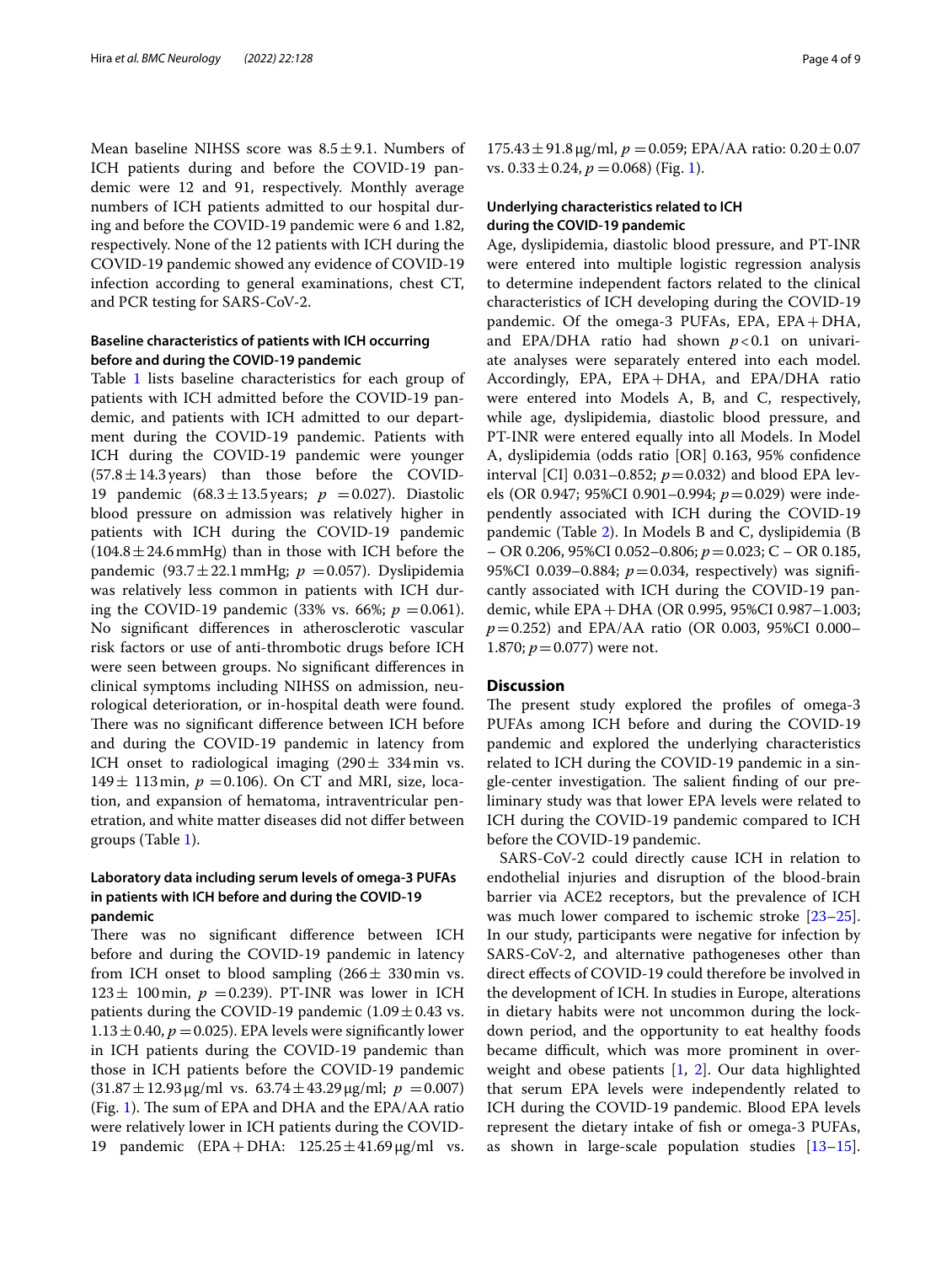<span id="page-4-0"></span>**Table 1** Baseline characteristics, clinical symptoms and laboratory and MRI fndings of patients with ICH before and during the COVID-19 pandemic

|                                                   | <b>Total</b><br>$N = 103$ | COVID-19 pandemic               |                        |       |
|---------------------------------------------------|---------------------------|---------------------------------|------------------------|-------|
| <b>Variables</b>                                  |                           | <b>Previous</b><br>$n = 91,88%$ | Midst<br>$n = 12, 12%$ | P     |
| Mean age, y                                       | $67.0 \pm 13.9$           | $68.3 \pm 13.5$                 | $57.8 \pm 14.3$        | 0.027 |
| Male gender, n (%)                                | 67(65)                    | 58 (64)                         | 9(75)                  | 0.655 |
| BMI, $kg/m2$ , a                                  | $23.0 \pm 4.1$            | $23.0 \pm 4.0$                  | $23.0 \pm 5.2$         | 0.85  |
| Systolic BP, mmHg                                 | $172.3 \pm 52.7$          | $171.5 \pm 54.7$                | $178.3 \pm 34.6$       | 0.441 |
| Diastolic BP, mmHq                                | $95.0 \pm 22.4$           | $93.7 \pm 22.1$                 | $104.8 \pm 24.6$       | 0.057 |
| Risk factors, n (%)                               |                           |                                 |                        |       |
| Hypertension                                      | 93 (90)                   | 84 (92)                         | 9(75)                  | 0.166 |
| Diabetes mellitus                                 | 20 (19)                   | 19(21)                          | 1(8)                   | 0.519 |
| Dyslipidemia                                      | 64 (62)                   | 60 (66)                         | 4(33)                  | 0.061 |
| Smoking                                           | 24 (23)                   | 20(22)                          | 4(33)                  | 0.609 |
| Chronic kidney disease                            | 20(19)                    | 19(21)                          | 1(8)                   | 0.519 |
| Atrial fibrillation                               | 11(11)                    | 10(11)                          | 1(8)                   | 0.828 |
| Ischemic heart disease                            | 11(11)                    | 10(11)                          | 1(8)                   | 0.828 |
| History of stroke                                 | 17(17)                    | 16(18)                          | 1(8)                   | 0.691 |
| Preceding treatment, n (%)                        |                           |                                 |                        |       |
| Oral anticoagulants                               | 11(11)                    | 10(11)                          | 1(8)                   | 0.828 |
| Antiplatelet agents                               | 19(18)                    | 18(20)                          | 1(8)                   | 0.572 |
| <b>Clinical symptoms</b>                          |                           |                                 |                        |       |
| mRS before ICH                                    | $0.5 \pm 1.1$             | $0.6 \pm 1.1$                   | $0.2 \pm 0.6$          | 0.189 |
| NIHSS on admission                                | $8.5 \pm 9.1$             | $8.4 \pm 9.4$                   | $9.4 \pm 6.4$          | 0.285 |
| mRS at discharge                                  | $2.5 \pm 1.9$             | $2.4 \pm 1.9$                   | $2.7 \pm 1.8$          | 0.646 |
| NIHSS at discharge                                | $6.6 \pm 11.6$            | $6.6 \pm 11.8$                  | $6.6 \pm 10.3$         | 0.386 |
| Neurological deterioration with NIHSS ≥4          | 7(7)                      | 6(7)                            | 1(8)                   | 0.7   |
| Death during hospitalization                      | 6(6)                      | 6(7)                            | 0(0)                   | 0.794 |
| Latency from ICH onset to radiological imaging, b | $269 \pm 314$             | $290 \pm 334$                   | 149±113                | 0.106 |
| <b>CT</b> findings                                |                           |                                 |                        |       |
| Hematoma volume $(cm3)$                           | $16.8 \pm 26.5$           | $17.1 \pm 27.9$                 | $14.6 \pm 11.1$        | 0.371 |
| Hematoma expansion                                | 7(7)                      | 10(11)                          | 2(17)                  | 0.922 |
| Intraventricular penetration                      | 34 (33)                   | 31 (34)                         | 3(25)                  | 0.763 |
| <b>MRI</b> findings                               |                           |                                 |                        |       |
| Location of hemorrhage                            |                           |                                 |                        | 0.245 |
| Thalamus                                          | 28 (27)                   | 26(29)                          | 2(17)                  |       |
| Putamen                                           | 38 (37)                   | 30(33)                          | 8(67)                  |       |
| Subcortical                                       | 26 (25)                   | 25 (27)                         | 1(8)                   |       |
| Infratentorium                                    | 7(7)                      | 6(7)                            | 1(8)                   |       |
| Others                                            | 4(4)                      | 4(4)                            | 0(0)                   |       |
| PVH                                               | $1.3 \pm 0.9$             | $1.3 \pm 0.9$                   | $1.3 \pm 0.9$          | 0.69  |
| <b>DSWMH</b>                                      | $1.1 \pm 0.9$             | $1.1 \pm 0.9$                   | $0.8 \pm 0.6$          | 0.208 |
| CMBs                                              | 67(68)                    | 59 (69)                         | 8(67)                  | 0.844 |
| Latency from ICH onset to blood sampling, b       | $244 \pm 310$             | $266 \pm 330$                   | $123 \pm 100$          | 0.239 |
| <b>Laboratory findings</b>                        |                           |                                 |                        |       |
| LDL-C, mg/dl, a                                   | $111.1 \pm 41.6$          | $111.8 \pm 42.9$                | $106.3 \pm 28.9$       | 0.783 |
| HDL-C, mg/dl, a                                   | $56.2 \pm 19.5$           | $56.2 \pm 20.0$                 | $56.6 \pm 14.7$        | 0.835 |
| Triglyceride, mg/dl, a                            | 127.0 ± 99.6              | $123.9 \pm 95.7$                | $150.3 \pm 126.8$      | 0.763 |
| eGFR (ml/min)                                     | $78.0 \pm 31.1$           | $76.8 \pm 31.3$                 | $86.8 \pm 29.4$        | 0.149 |
| BS (mg/dl)                                        | 129.9 ± 39.3              | 131.9±41.3                      | $114.4 \pm 14.6$       | 0.113 |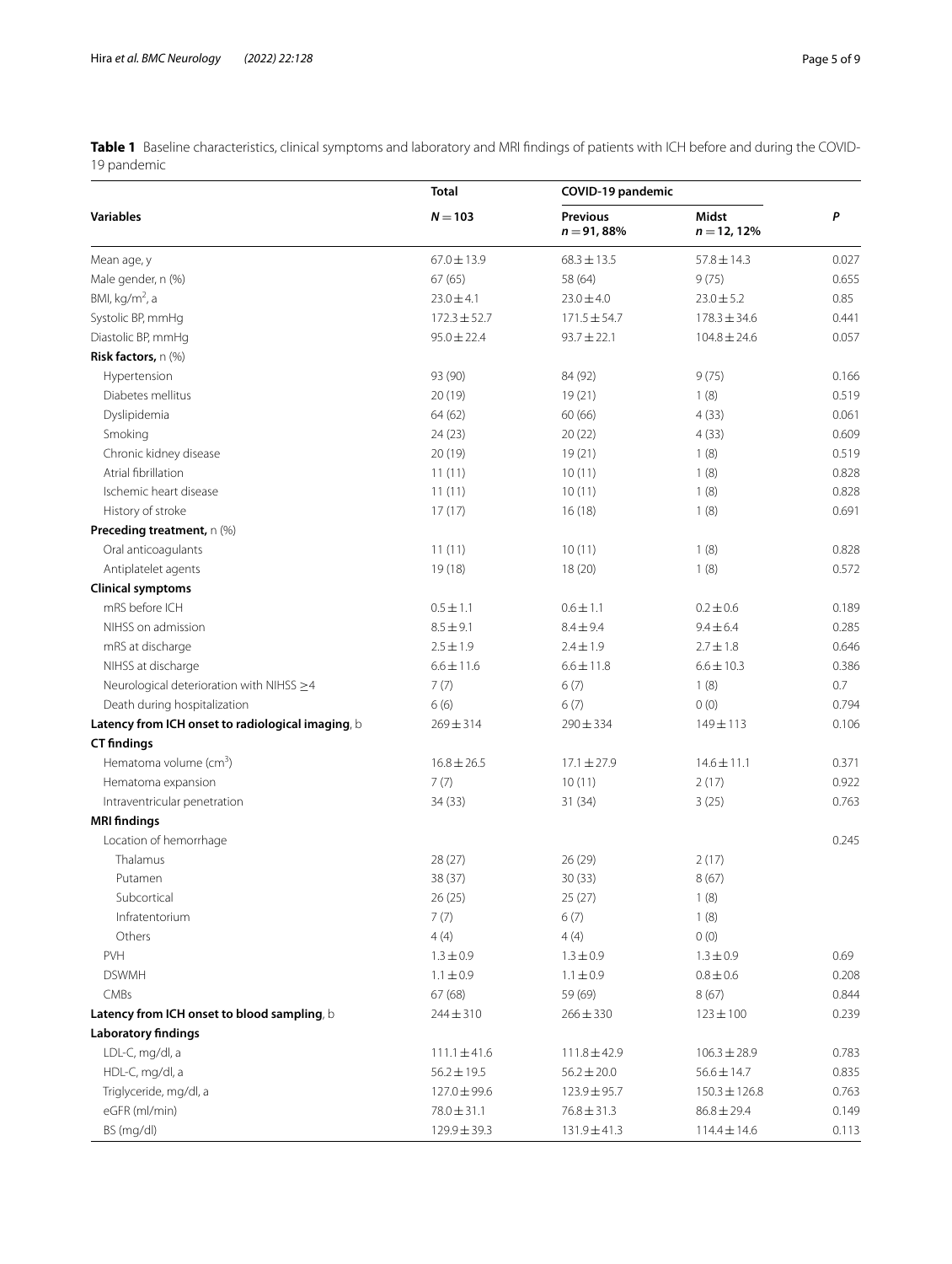## **Table 1** (continued)

|                       | <b>Total</b><br>$N = 103$ | COVID-19 pandemic               |                         |       |
|-----------------------|---------------------------|---------------------------------|-------------------------|-------|
| <b>Variables</b>      |                           | <b>Previous</b><br>$n = 91,88%$ | Midst<br>$n = 12, 12\%$ | P     |
| Hemoglobin A1c (%), c | $5.8 \pm 0.7$             | $5.8 \pm 0.7$                   | $5.7 \pm 0.3$           | 0.717 |
| Hs-CRP (mg/dl)        | $0.4 \pm 1.2$             | $0.4 \pm 1.3$                   | $0.2 \pm 0.3$           | 0.491 |
| PT-INR, a             | $1.12 \pm 0.40$           | $1.13 \pm 0.40$                 | $1.09 \pm 0.43$         | 0.025 |
| APTT/Control, a       | $1.02 \pm 0.19$           | $1.02 \pm 0.19$                 | $1.07 \pm 0.19$         | 0.253 |
| D-dimer (µg/ml), a    | $4.2 + 15.7$              | $4.5 + 16.6$                    | $1.4 \pm 1.0$           | 0.44  |

Chi-square test and the Mann−Whitney U test were used for comparison. *ICH* Intracerebral hemorrhage, *COVID-19* Coronavirus disease 2019, *BMI* Body mass index, *BP* Blood pressure, *LDL-C* Low-density lipoprotein cholesterol, *HDL-C* High-density lipoprotein cholesterol, *eGFR* Estimated glomerular fltration rate, *BS* Body sugar, *hs-CRP* High sensitive C reactive protein, *PT-INR* Prothrombin time-international normalized ratio, *APTT* Activated partial thromboplastin time, *NA* Not available, Chronic kidney disease was defined as eGFR < 60 ml/min/1.73 m<sup>2</sup>. Missing values: a, *n* = 1; b, *n* = 18; c, *n* = 2



<span id="page-5-0"></span>Moreover, alcohol consumption, a traditional risk factor for ICH [[4\]](#page-7-3), was increased together with psychological burdens such as fear, stress, and anxiety during the COVID-19 pandemic [[26](#page-8-3), [27\]](#page-8-4). Social stress, anxiety, and depression are potential risk factors for hemorrhagic stroke [[28](#page-8-5), [29](#page-8-6)]. In our study, various social and lifestyle factors could be causes of ICH, but we did not assess psychological burden or dietary habits in ICH patients, and precise mechanisms of developing ICH in the COVID-19 pandemic are yet to be elucidated.

Meanwhile, the COVID-19 pandemic resulted in confusion in emergency medical facilities, such as refusal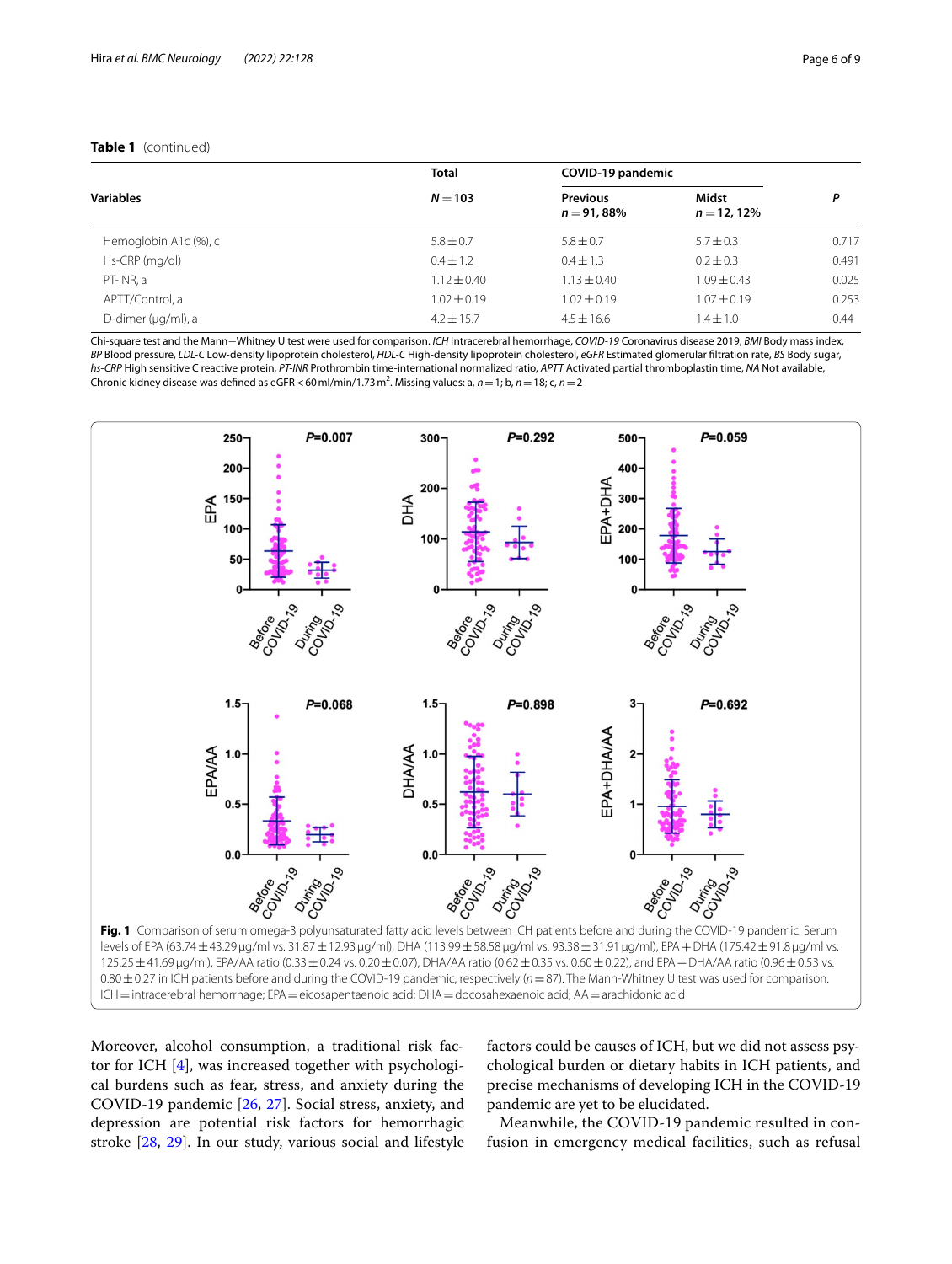<span id="page-6-0"></span>**Table 2** Logistic regression analysis for predictive factors associated with ICH during COVID-19 pandemic: Model A

|                  | <b>OR</b> | 95% CI          | P value |
|------------------|-----------|-----------------|---------|
| Age (per $1 y$ ) | 0.947     | $0.893 - 1.005$ | 0.072   |
| Dyslipidemia     | 0.163     | $0.031 - 0.852$ | 0.032   |
| Diastolic BP     | 1.006     | $0.975 - 1.037$ | 0.718   |
| PT-INR           | 4.531     | 0.354-58.038    | 0.245   |
| <b>FPA</b>       | 0.947     | $0.901 - 0.994$ | 0.029   |
|                  |           |                 |         |

All variables with a  $P < 0.1$  on univariate analysis were entered into the logistic regression analysis. *ICH* Intracerebral hemorrhage, *COVID-19* Coronavirus disease 2019, *BP* Blood pressure, *PT-INR* Prothrombin time-international normalized ratio, *EPA* Eicosapentaenoic acid, *OR* Odds ratio, *CI* Confdence interval

to accept ambulances due to insufficient preparation of medical systems for acute stroke patients in each facility and an unbalanced transport situation in Tokyo, particularly before the publication of Japanese Stroke Society-Protected Code Stroke (JSS-PCS, [https://www.](https://www.jsts.gr.jp/) [jsts.gr.jp/](https://www.jsts.gr.jp/)) on April 24, 2020 based on the PCS by Khos-ravani et al. [\[30\]](#page-8-7). Thus, ICH patients who were not accepted in other hospitals and were referred to our hospital might have increased. Conversely, a substantial reduction in acute stroke alerts by approximately 30% was reported in emergency departments in northwest Ohio in the United States during the COVID-19 pandemic, which might indicate a true reduction in stroke incidence or patients not seeking medical attention for emergencies during the COVID-19 pandemic [[31](#page-8-8)]. Indeed, numbers of ICH patients admitted to our hospital during and before the COVID-19 pandemic were 12 in 2 months and 91 in 50 months, respectively, and thus the number of ICH patients admitted to our hospital during the COVID-19 pandemic increased compared to before. However, regional data in Tokyo to explore the incidence of ICH before and during COVID-19 pandemic are required.

The current study revealed the notable finding that lower levels of EPA were signifcantly associated with ICH during the COVID-19 pandemic. EPA competitively suppresses the formation of prostaglandin E2 from arachidonic acid, instead producing the lessinfammatory prostaglandin E3, and promotes infammatory convergence via the production of E-series resolvins, as metabolites of EPA. EPA thereby suppresses platelet aggregation, inhibition of monocyte/ neutrophil migration, and improvement of endothelial injury [[32\]](#page-8-9). Although fish consumption might be positively related to hemorrhagic stroke, as shown among Greenland Inuit in 1980 [\[33](#page-8-10)], a recent meta-analysis did not show any risk of ICH after EPA consumption [[34](#page-8-11)]. Furthermore, large-scale clinical trials using a high content of EPA did not show ICH as an adverse

event, but reduced cardiovascular diseases and stroke [[35](#page-8-12), [36\]](#page-8-13). Of the serum levels of omega-3 PUFAs such as EPA, DHA and the ratios of EPA/AA and DHA/AA have been related to the risk of cardiovascular diseases [[16](#page-7-11)[–18](#page-7-15)]. In ischemic stroke, lower ratios of EPA/AA and DHA/AA were associated with the development of ischemic stroke in younger patients (< 65 years) compared to controls (< 65 years) and older stroke patients  $(\geq 65 \text{ years})$  [[19\]](#page-7-12). On the other hand, it was shown that the ratio of EPA/AA, but not DHA/AA, was associated with cardiovascular events and stroke [[18](#page-7-15)]. So far, the diference between EPA and DHA as a surrogate marker for cardiovascular diseases is yet to be elucidated. Meanwhile, a previous study enrolling Japanese subjects showed that serum EPA levels decreased with age [[37\]](#page-8-14). Although ICH patients during the COVID-19 pandemic were younger than ICH patients before the COVID-19 pandemic, multiple logistic regression analysis showed a signifcant association of serum EPA levels, but not age, with ICH during the COVID-19 pandemic. Collectively, our preliminary data suggest that low EPA levels may refect an endogenous surrogate marker for ICH during the COVID-19 pandemic, but one can not exclude the possibility of age-related efect for serum EPA levels.

Our data also indicated that dyslipidemia was negatively related to ICH during the COVID-19 pandemic. As for dyslipidemia as a risk factor for ICH, there is evidence that  $LDL-C < 80$  mg/dl represents a risk for ICH in population-based studies [[38](#page-8-15)]. However, ICH patients enrolled in the present study showed approximately 110mg/ dl. Due to the small sample size of ICH, further study is warranted.

Various limitations to this study should be considered. First, the number of ICH patients during the COVID-19 pandemic was small, and the period of the COVID-19 pandemic was short, without considering seasonal variations of ICH occurrence. Second, data from the present study were derived from a single center. Third, detailed data on dietary and alcohol habits in enrolled patients before the development of ICH were unavailable. Fourth, some laboratory data were missing. In particular, serum PUFA levels were analyzed in 87 patients. Accordingly, our data were based on preliminary experience from a single center, and a multicenter investigation or nationwide surveillance is warranted in the future.

## **Conclusions**

It was identifed that low EPA levels were related to ICH during the COVID-19 pandemic in preliminary experience from a single center in Japan. Although we did not address the direct associations of serum EPA levels with age-related efect and dietary habits during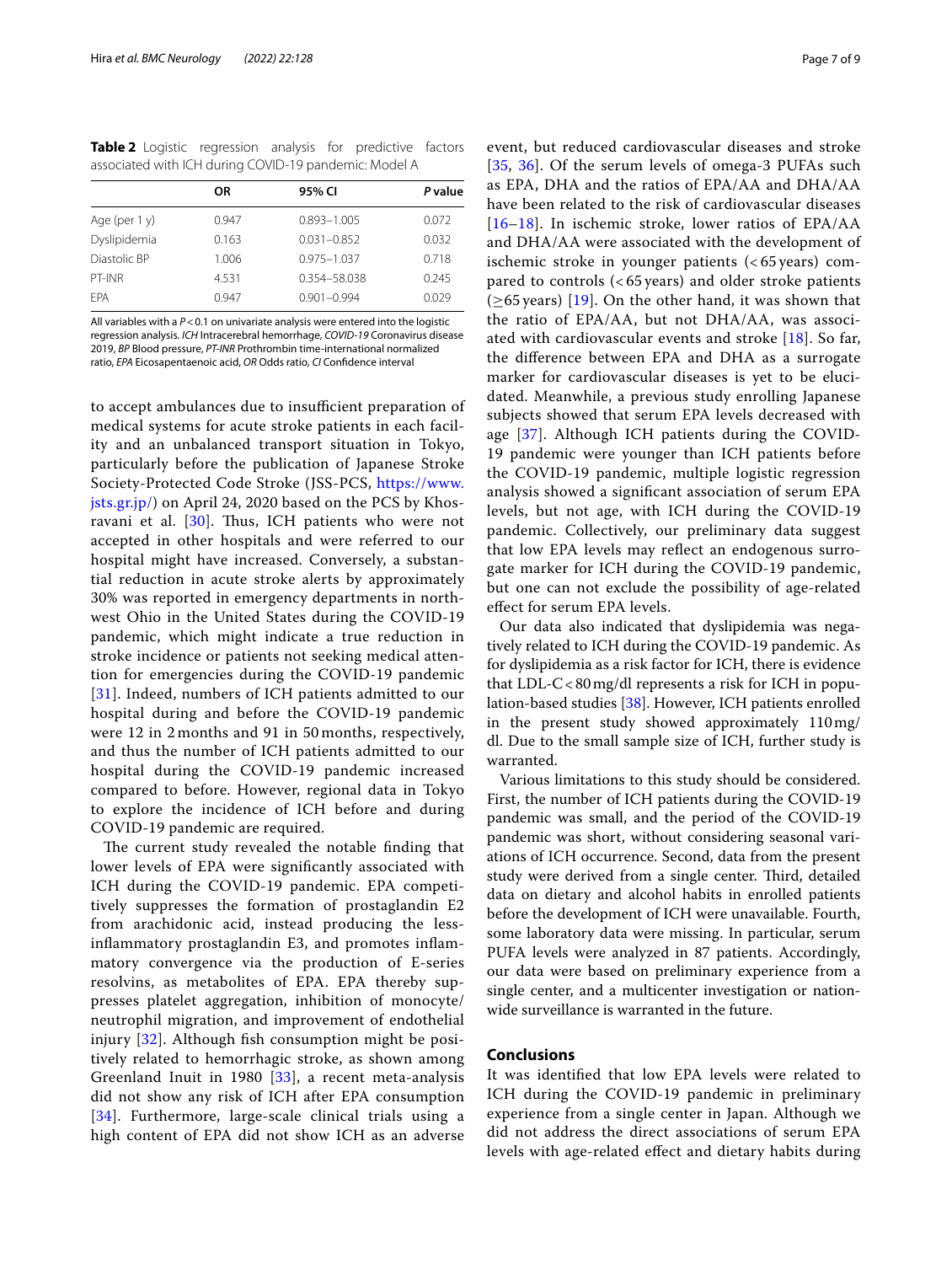## the COVID-19 pandemic, EPA might be an endogenous surrogate marker for ICH during the COVID-19 pandemic.

#### **Abbreviations**

COVID-19: Coronavirus disease 2019; ICH: Intracerebral hemorrhage; PUFA: Polyunsaturated fatty acid; EPA: Eicosapentaenoic acid; DHA: Docosahexaenoic acid; CT: Computed tomography; MRI: Magnetic resonance imaging; NIHSS: National Institutes of Health Stroke Scale; PCR: Polymerase chain reaction; LDL-C: Low-density lipoprotein cholesterol; HDL-C: High-density lipoprotein cholesterol; CKD: Chronic kidney disease; eGFR: Estimated glomerular fltration rate; AEC: Automatic exposure control; DWI: Difusion-weighted imaging; TR: Repetition time; TE: Echo time; FLAIR: Fluid-attenuated inversion recovery; PT-INR: Prothrombin time-international normalized ratio; AA: Arachidonic acid; OR: Odds ratio; CI: Confdence interval.

#### **Acknowledgements**

Not applicable.

#### **Authors' contributions**

Conceptualization, KH, YU; Methodology, KH, YU, NM; Investigation, KH, YU, NM, SN, CK; Formal analysis, KH, YU, NM, SN, CK; Resources, YU, NH; Writing original draft, KH, YU; Writing—Review and editing, all authors; Supervision, NH. The author(s) read and approved the fnal manuscript.

#### **Funding**

None.

#### **Availability of data and materials**

The datasets used and analyzed during the current study are available from the corresponding author upon reasonable request.

## **Declarations**

#### **Ethics approval and consent to participate**

This study was conducted in accordance with the Declaration of Helsinki. The independent ethics committee of Juntendo University Hospital approved this study (15–213). As clinical information obtained from medical records was used for all analyses in this study, the need to obtain written informed consent from each patient was waived, which was approved by the independent ethics committee of Juntendo University Hospital.

#### **Consent for publication**

Not applicable.

#### **Competing interests**

The authors declare that they have no competing interests.

Received: 8 October 2021 Accepted: 30 March 2022 Published online: 05 April 2022

#### **References**

- <span id="page-7-0"></span>1. Poelman MP, Gillebaart M, Schlinkert C, Dijkstra SC, Derksen E, Mensink F, et al. Eating behavior and food purchases during the COVID-19 lockdown: a cross-sectional study among adults in the Netherlands. Appetite. 2020;157:105002. <https://doi.org/10.1016/j.appet.2020.105002>.
- <span id="page-7-1"></span>2. Sidor A, Rzymski P. Dietary choices and habits during COVID-19 lockdown: experience from Poland. Nutrients. 2020;12:6. [https://doi.org/10.](https://doi.org/10.3390/nu12061657) [3390/nu12061657](https://doi.org/10.3390/nu12061657).
- <span id="page-7-2"></span>3. van Asch CJ, Luitse MJ, Rinkel GJ, van der Tweel I, Algra A, Klijn CJ. Incidence, case fatality, and functional outcome of intracerebral haemorrhage over time, according to age, sex, and ethnic origin: a systematic review and meta-analysis. Lancet Neurol. 2010;9(2):167–76. [https://doi.](https://doi.org/10.1016/S1474-4422(09)70340-0) [org/10.1016/S1474-4422\(09\)70340-0.](https://doi.org/10.1016/S1474-4422(09)70340-0)
- <span id="page-7-3"></span>Ariesen MJ, Claus SP, Rinkel GJ, Algra A. Risk factors for intracerebral hemorrhage in the general population: a systematic review. Stroke.

2003;34(8):2060–5. [https://doi.org/10.1161/01.STR.0000080678.09344.](https://doi.org/10.1161/01.STR.0000080678.09344.8D) [8D](https://doi.org/10.1161/01.STR.0000080678.09344.8D).

- 5. Lammie GA, Lindley R, Keir S, Wiggam MI. Stress-related primary intracerebral hemorrhage: autopsy clues to underlying mechanism. Stroke. 2000;31(6):1426–8. <https://doi.org/10.1161/01.str.31.6.1426>.
- <span id="page-7-4"></span>6. Muto M, Ezaki O. High dietary saturated fat is associated with a low risk of intracerebral hemorrhage and ischemic stroke in Japanese but not in non-Japanese: a review and Meta-analysis of prospective cohort studies. J Atheroscler Thromb. 2018;25(5):375–92. [https://doi.org/10.](https://doi.org/10.5551/jat.41632) [5551/jat.41632](https://doi.org/10.5551/jat.41632).
- <span id="page-7-5"></span>7. Rothstein A, Oldridge O, Schwennesen H, Do D, Cucchiara BL. Acute cerebrovascular events in hospitalized COVID-19 patients. Stroke. 2020;51(9):e219–e22. <https://doi.org/10.1161/STROKEAHA.120.030995>.
- <span id="page-7-6"></span>Yaghi S, Ishida K, Torres J, Mac Grory B, Raz E, Humbert K, et al. SARS-CoV-2 and stroke in a New York healthcare system. Stroke. 2020;51(7):2002–11. <https://doi.org/10.1161/STROKEAHA.120.030335>.
- <span id="page-7-7"></span>9. Benger M, Williams O, Siddiqui J, Sztriha L. Intracerebral haemorrhage and COVID-19: clinical characteristics from a case series. Brain Behav Immun. 2020;88:940–4. [https://doi.org/10.1016/j.bbi.2020.06.005.](https://doi.org/10.1016/j.bbi.2020.06.005)
- 10. Melmed KR, Cao M, Dogra S, Zhang R, Yaghi S, Lewis A, et al. Risk factors for intracerebral hemorrhage in patients with COVID-19. J Thromb Thrombolysis. 2020.<https://doi.org/10.1007/s11239-020-02288-0>.
- 11. Sharif-Razavi A, Karimi N, Rouhani N. COVID-19 and intracerebral haemorrhage: causative or coincidental? New Microbes New Infect. 2020;35:100669. [https://doi.org/10.1016/j.nmni.2020.100669.](https://doi.org/10.1016/j.nmni.2020.100669)
- <span id="page-7-8"></span>12. Muhammad S, Petridis A, Cornelius JF, Hanggi D. Letter to editor: severe brain haemorrhage and concomitant COVID-19 infection: a neurovascular complication of COVID-19. Brain Behav Immun. 2020;87:150–1. [https://doi.org/10.1016/j.bbi.2020.05.015.](https://doi.org/10.1016/j.bbi.2020.05.015)
- <span id="page-7-9"></span>13. Yamagishi K, Iso H, Date C, Fukui M, Wakai K, Kikuchi S, et al. Fish, omega-3 polyunsaturated fatty acids, and mortality from cardiovascular diseases in a nationwide community-based cohort of Japanese men and women the JACC (Japan collaborative cohort study for evaluation of Cancer risk) study. J Am Coll Cardiol. 2008;52(12):988–96. <https://doi.org/10.1016/j.jacc.2008.06.018>.
- 14. Takata Y, Zhang X, Li H, Gao YT, Yang G, Gao J, et al. Fish intake and risks of total and cause-specifc mortality in 2 population-based cohort studies of 134,296 men and women. Am J Epidemiol. 2013;178(1):46– 57. [https://doi.org/10.1093/aje/kws584.](https://doi.org/10.1093/aje/kws584)
- <span id="page-7-10"></span>15. Iso H, Kobayashi M, Ishihara J, Sasaki S, Okada K, Kita Y, et al. Intake of fsh and n3 fatty acids and risk of coronary heart disease among Japanese: the Japan public health center-based (JPHC) study cohort I. Circulation. 2006;113(2):195–202. [https://doi.org/10.1161/CIRCULATIO](https://doi.org/10.1161/CIRCULATIONAHA.105.581355) [NAHA.105.581355](https://doi.org/10.1161/CIRCULATIONAHA.105.581355).
- <span id="page-7-11"></span>16. Domei T, Yokoi H, Kuramitsu S, Soga Y, Arita T, Ando K, et al. Ratio of serum n-3 to n-6 polyunsaturated fatty acids and the incidence of major adverse cardiac events in patients undergoing percutaneous coronary intervention. Circ J. 2012;76(2):423–9. [https://doi.org/10.](https://doi.org/10.1253/circj.cj-11-0941) [1253/circj.cj-11-0941.](https://doi.org/10.1253/circj.cj-11-0941)
- 17. Hara M, Sakata Y, Nakatani D, Suna S, Usami M, Matsumoto S, et al. Low levels of serum n-3 polyunsaturated fatty acids are associated with worse heart failure-free survival in patients after acute myocardial infarction. Circ J. 2013;77(1):153–62. [https://doi.org/10.1253/circj.cj-12-0875.](https://doi.org/10.1253/circj.cj-12-0875)
- <span id="page-7-15"></span>18. Hishikari K, Kimura S, Yamakami Y, Kojima K, Sagawa Y, Otani H, et al. The prognostic value of the serum eicosapentaenoic acid to arachidonic acid ratio in relation to clinical outcomes after endovascular therapy in patients with peripheral artery disease caused by femoropopliteal artery lesions. Atherosclerosis. 2015;239(2):583–8. [https://doi.org/10.1016/j.ather](https://doi.org/10.1016/j.atherosclerosis.2015.02.035) [osclerosis.2015.02.035](https://doi.org/10.1016/j.atherosclerosis.2015.02.035).
- <span id="page-7-12"></span>19. Ueno Y, Tanaka R, Yamashiro K, Miyamoto N, Hira K, Kurita N, et al. Age stratifcation and impact of Eicosapentaenoic acid and docosahexaenoic acid to arachidonic acid ratios in ischemic stroke patients. J Atheroscler Thromb. 2018;25(7):593–605.<https://doi.org/10.5551/jat.40691>.
- <span id="page-7-13"></span>20. Guan WJ, Ni ZY, Hu Y, Liang WH, Ou CQ, He JX, et al. Clinical characteristics of coronavirus disease 2019 in China. N Engl J Med. 2020;382(18):1708– 20. [https://doi.org/10.1056/NEJMoa2002032.](https://doi.org/10.1056/NEJMoa2002032)
- <span id="page-7-14"></span>21. Kwak R, Kadoya S, Suzuki T. Factors afecting the prognosis in thalamic hemorrhage. Stroke. 1983;14(4):493–500. [https://doi.org/10.1161/01.str.](https://doi.org/10.1161/01.str.14.4.493) [14.4.493](https://doi.org/10.1161/01.str.14.4.493).